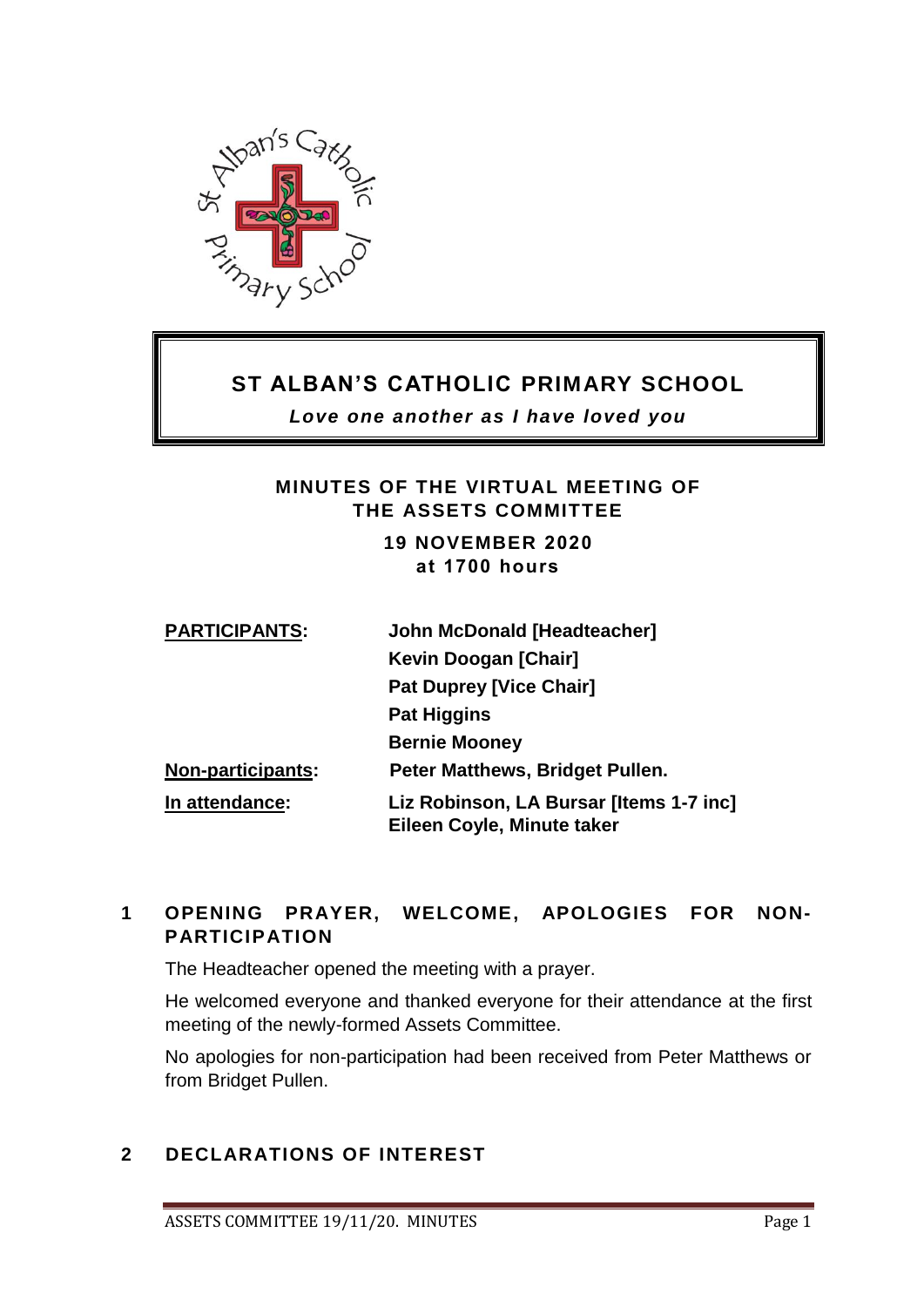The Governors declared that there were no changes to the Declarations of Interest made at the Governors' meeting on 30 September 2020.

Having reviewed the agenda, the Governors confirmed that they had no personal, financial, contractual or prejudicial interest in any item on the agenda for to-day's meeting.

### **3 CONFIDENTIALITY**

The Governors agreed to maintain confidentiality in relation to all matters discussed at this meeting.

## 4 **MINUTES OF THE MEETING OF THE JOINT PERSONNEL/PAY COMMITTEE AND FINANCE COMMITTEE on 16 JUNE 2020.**

Copies of the minutes of the joint Committee on 16 June 2020 had been forwarded electronically in advance to members of the Assets Committee.

The Headteacher shared a screen shot showing the minutes. He advised that the Deputy Head had since agreed to defer her retirement until 31 August 2021; the Committee had ratified the budget for 2020/21; a bid for funding the repairs to the roof had been forwarded to the Diocese; and everything was in place following the Health & Safety visit. He thanked Bernie Mooney for contacting the manager of Cherry Trees re parking on the school's behalf.

#### **RESOLVED: To confirm that the minutes are a true and accurate record of the joint meeting on 16 June 2020.**

### **5 MATTERS ARISING**

**5.1 RECRUITMENT OF DEPUTY HEADTEACHER**: A schedule of dates had been tentatively agreed with the Diocese, viz:

**18 January**: Governors to meet to agree the job description and person specification; **8 February**: Post to be advertised with closing date of 5 March: **Tuesday, 23 March:** Interviews/selection to take place.

**5.2 RECRUITMENT OF TEACHER**: A vacancy for a teacher will arise following a retirement in July.

A Governor enquired if filling the vacancy was affordable, given the deficit forecast at budget setting.

The bursar replied that it was expected at budget setting that the number on roll would fall by 16; meanwhile six pupils have been admitted across the school, reducing pupil numbers by ten. The retiring UPS3 teacher would be replaced by a mainscale teacher.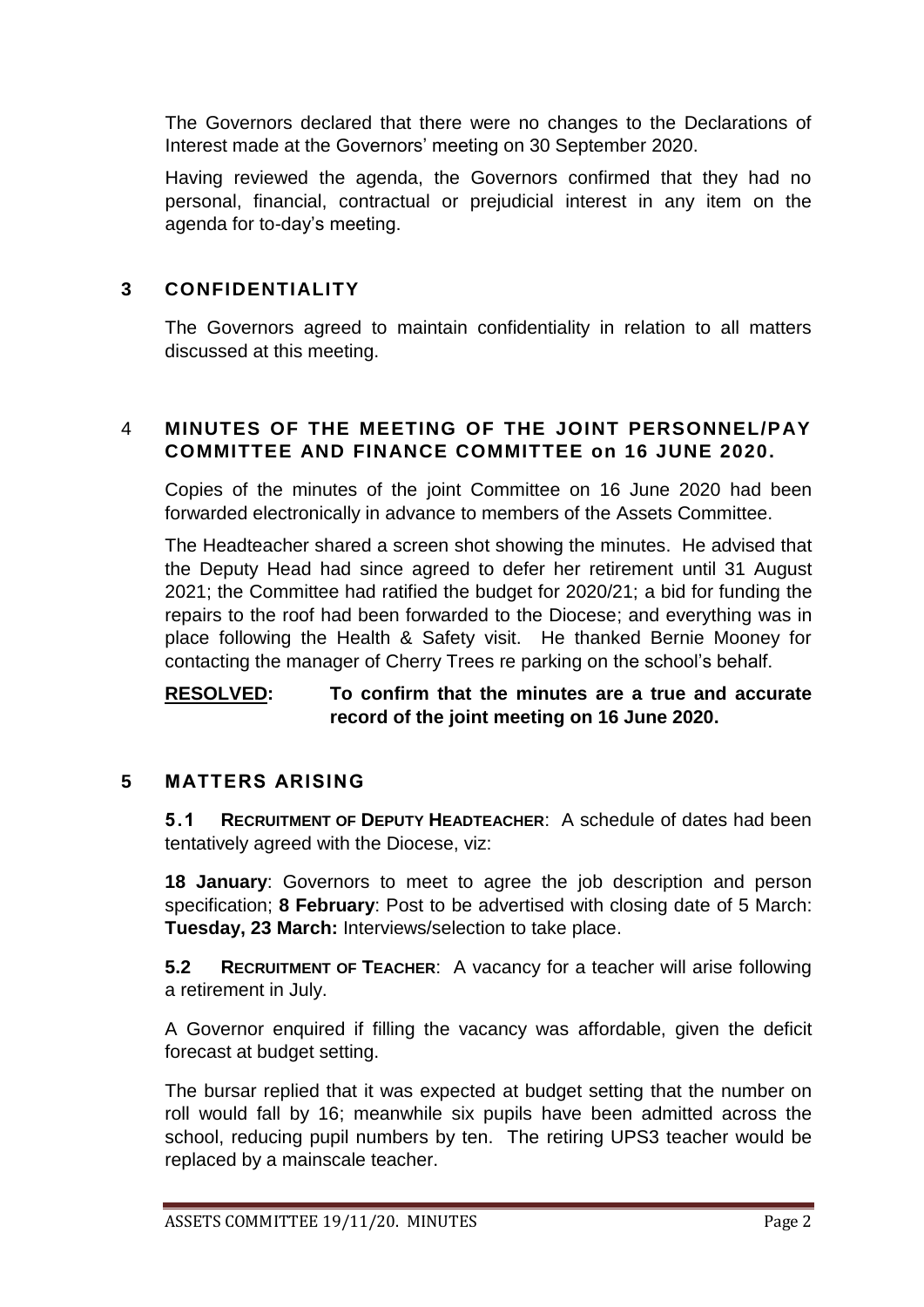**5.3 ELECTRONIC ENTRY SYSTEM**: The school has purchased an Inventry system at a total cost of £9,226, funded from DFC. The new system has been installed.

## **6 CONSTITUTION AND ORGANISATION**

**6.1 ELECTION OF CHAIR AND VICE CHAIR:** In the absence of nominations in advance, Kevin Doogan self-nominated as Chair, and Pat Duprey, selfnominated as Vice Chair, subject to the Headteacher agreeing to lead at virtual meetings.

**6.2 THE MEMBERSHIP OF THE ASSETS COMMITTEE** comprises. Kevin Doogan, Peter Matthews, Pat Duprey, Pat Higgins, Bridget Pullen, Bernie Mooney and the Headteacher.

**6.3 TERMS OF REFERENCE**: The Committee agreed the Terms of Reference for the Assets Committee, as presented.

**6.4 THREE COMMITTEE PRIORITIES:** The three priorities agreed for 2020/21 were to –

- carefully monitor the school's budget and the impact of the reduced intake;
- respond to the SFVS questionnaire, being aware of recent changes and additional questions, [eg. on benchmarking]
- monitor pupil premium and catch-up funding, ensuring that it is spent appropriately on children who are entitled to free school meals or are disadvantaged.

## **7 FINANCIAL CONSIDERATIONS**

**7.1 DELEGATED BUDGET: 2020/21:** The bursar shared a screen shot with the Committee showing the period 6 budget report, drawing attention to the changes since budget setting.

*[The bursar's commentary is appended*].

The Headteacher suggested that the drop in uptake of before and after clubs was because local alternative providers cater for children up to 6 pm, [compared to 4.45 pm in the school]. He explained the reasons that the school does not offer nursery provision, and discussed the possibility of extending the school day.

Referring to the Whole School Pay Policy, the Headteacher and the bursar confirmed that the recommendations in the policy had been built into the budget.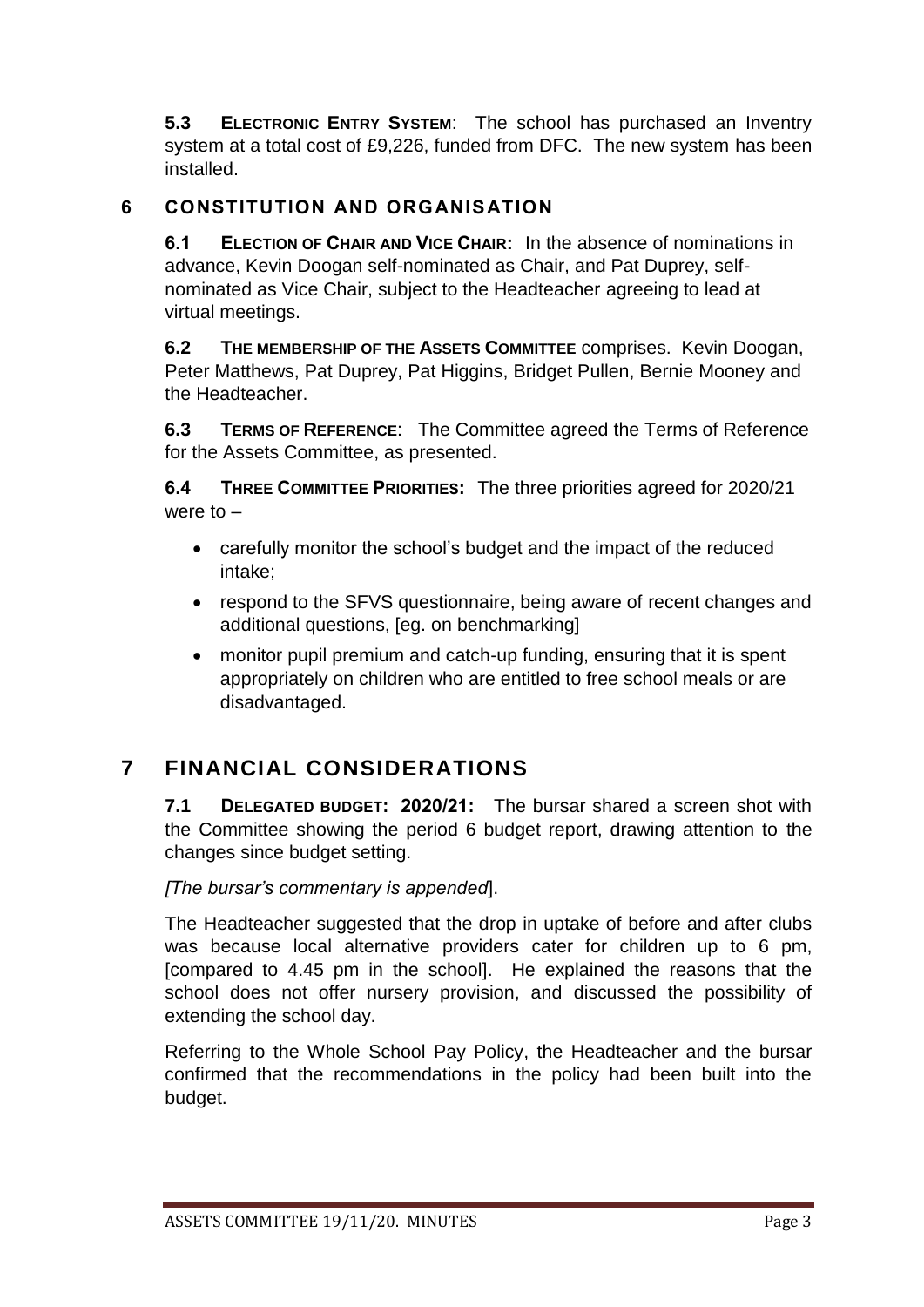### **A cumulative credit balance of £142,945 is projected for 2020/21, a credit of £159,055 in 2021/22; a credit of £103,829, in 2022/23, and a credit of £31.399 in 2023/24.**

The Headteacher thanked the Bursar, and she withdrew.

**7.2 DEVOLVED FORMULA CAPITAL**: The Headteacher shared the screen showing DFC funding for 2020/21, indicating that £694 remained unspent from an allocation of £15,343.

Expenditure totalling £772,20, including 10% Diocese liability, had been incurred on a new entry system to improve safeguarding, and to purchase laptops to ensure that every staff member has the use of a new laptop.

The Headteacher outlined a proposal to replace the existing lighting within the school with LED lighting, based on a leasing arrangement with E-light. He had discussed the proposal with the Diocese's representative, who had suggested that another company looked at.

Bernie Mooney raised questions about the legal aspects, she mentioned the word '*salesmanship*' and urged a cautious approach, adding, '*If it sounds too good to be true, it usually is*'.

Kevin Doogan, asked: *Who takes over the contract if the company ceases to exist?*

The Headteacher gave a commitment to find answers to the questions and to present quotations and full information at the Board meeting on 24 November.

**7.3 CHARGING POLICY/BEST VALUE/DELEGATED AUTHORITY** : The Headteacher reported that there were no changes to the Charging Policy or to the delegated authority.

7.4 **BENCHMARKING:** Some work had been carried out on Benchmarking, the item would be included on the agenda at a future meeting.

7.5 **REVIEW OF SINGLE CENTRAL RECORD**: The nominated governor for Safeguarding, Nicola Boyd, would visit the school shortly to review the record.

7.6 **Safer Recruitment PROCESSES: GOVERNOR INVOLVEMENT**: Kevin Doogan and Bernie Mooney expressed a wish to renew their Safeguarding Training.

The Headteacher gave an undertaking to arrange the training required.

## **8 POLICIES AND PROCEDURES**

The Headteacher stated that the policies were all Wirral policies, he referred to the consultation that had taken place with the appropriate bodies, and highlighted changes in 2020/21. He read out the list of new/revised HR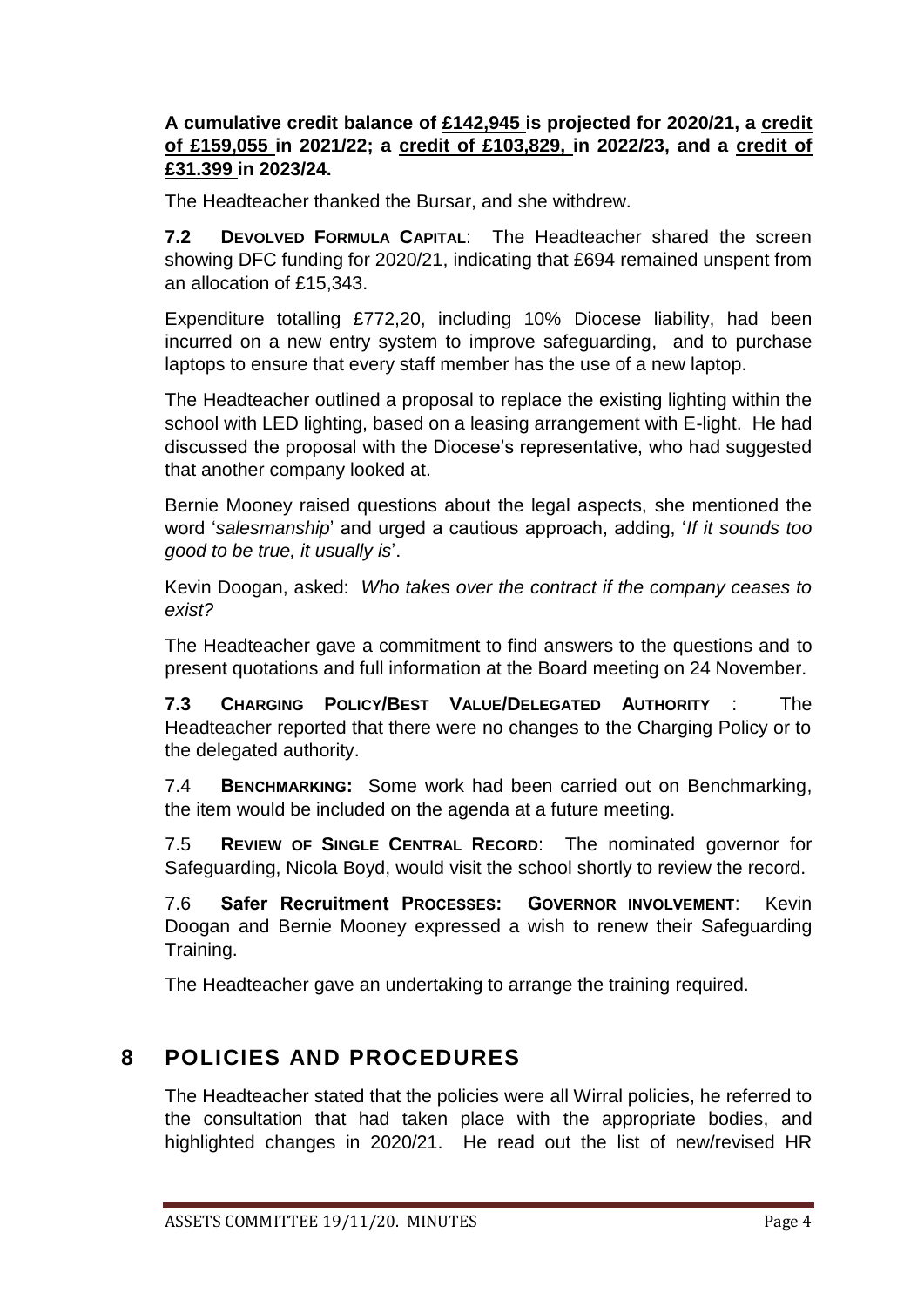policies and procedures, invited questions, and recommended that the Committee adopts –

- **The Whole School Pay Policy: 2020/21**
- **The Performance Management/Appraisal Policy 2020/21**
- **The Whistleblowing Policy**
- **The new/revised HR policies and procedures, as listed.**

The Headteacher advised that Governors need to devote a considerable amount of time and attention to carrying out a thorough review of the school's Financial Policies and Procedures manual.

He suggested that the item is included as a major agenda item for the next meeting of the Committee, when responses would need to be given to the SFVS questionnaire.

## **9 PREMISES/HEALTH & SAFETY**

The Headteacher suggested that the review of the school's Health & Safety Policy, and ensuring it is effectively implemented, is deferred to a future meeting.

The Headteacher reported on premises issues, as follows:

- $\triangleright$  Risk Assessments for Covid-19 reflect changes in the arrangements
- $\triangleright$  Work on the roof and replacement windows will be costly. Window winders will cost about £5,000.
- $\triangleright$  All actions identified in the last Health & Safety inspection have been completed.
- $\triangleright$  The emergency plan has been updated.
- $\triangleright$  All procedures have been checked and updated
- $\triangleright$  The school is moving towards a system of Parent Pay whereby parents can choose meals in advance, and highlight any allergies to bring to the attention of Edsential.

### **10 DATE OF NEXT MEETING: TUESDAY, 23 FEBRUARY 2020 at 5 pm**.

### **11 OTHER BUSINESS**

**11.1 FRONT PERIMETER FENCING**: A bid for funding has been made to the Diocese to increase the height of the anti-climb fencing at the front of the school to 2.3 metres, which may need planning permission. The increased height would allow the outside area to be used more productively for the benefit of the children.

**11.2 EARLY YEARS' PROVISION**: The design and layout of the building restricts its use. Dividing the main corridor by adding two doors would enable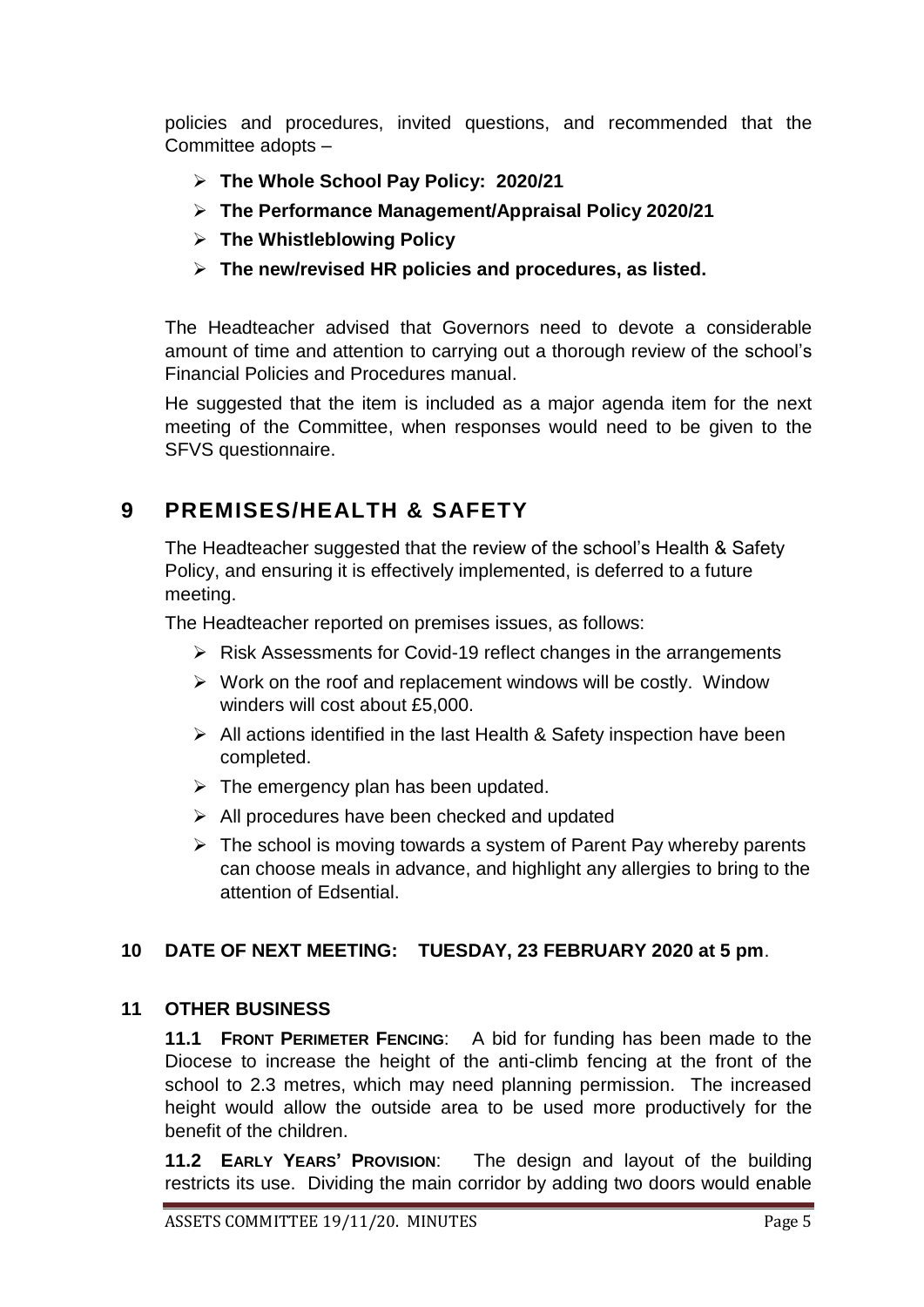Reception children to go from the classroom straight to the outside area. A bid for funding for the two doors, fitted with magnetic locks, had been submitted to the Diocese.

**11.3 MAXIMISING OUTDOOR SPACE**: Although this proposal may be controversial because it affects the staff car park, the Headteacher had sought advice from the LA's Chief Building Officer about the possibility of extending the car park area almost as far as the Parish hall to provide more outdoor space for use by Reception children, advising the officer that the school had no funds to pay for the work. There are two drains in the area, which the building officer stated could be moved, without difficulty. Risk assessments would need to be carried out, and the whole area would need a play safe surface.

In closing the meeting at 1821 hours, the Headteacher thanked everyone for their support and gave a commitment that all the agenda items would be covered fully at the next meeting.

| FOR ACTION BY HEADTEACHER                                                    |                                                                                                                                                                                                |                                                                         |  |  |
|------------------------------------------------------------------------------|------------------------------------------------------------------------------------------------------------------------------------------------------------------------------------------------|-------------------------------------------------------------------------|--|--|
| <b>TOPIC</b>                                                                 | <b>ACTION</b>                                                                                                                                                                                  | <b>WHEN</b>                                                             |  |  |
| <b>Replacement of</b><br>school lighting<br><b>Min. 7.2</b>                  | Governors'<br><b>Respond</b><br>to<br>questions.<br>quotation,<br><b>Present</b><br>full<br>specification<br>and<br>other<br>information to Governors.                                         | <b>Board meeting</b><br>24/11/20.                                       |  |  |
| <b>Benchmarking</b><br><b>Min. 7.4</b>                                       | Include as a major item on the<br>agenda.                                                                                                                                                      | <b>Future meeting</b><br>of the Assets<br>Committee.                    |  |  |
| <b>Governor</b><br><b>Safeguarding</b><br><b>Training</b><br><b>Min. 7.6</b> | <b>Kevin</b><br>Arrange training for<br>Doogan and Bernie Mooney.                                                                                                                              | <b>ASAP</b>                                                             |  |  |
| <b>Financial Policies</b><br>& Procedures<br>Min. 8                          | Support and facilitate the Assets<br><b>Committee</b><br>in<br>carrying out a<br>of Financial<br>thorough review<br>policies<br>manual,<br>and<br>in<br>responding<br><b>SFVS</b><br>the<br>to | <b>Spring</b><br>term<br>2021 meeting of<br><b>Assets</b><br>Committee. |  |  |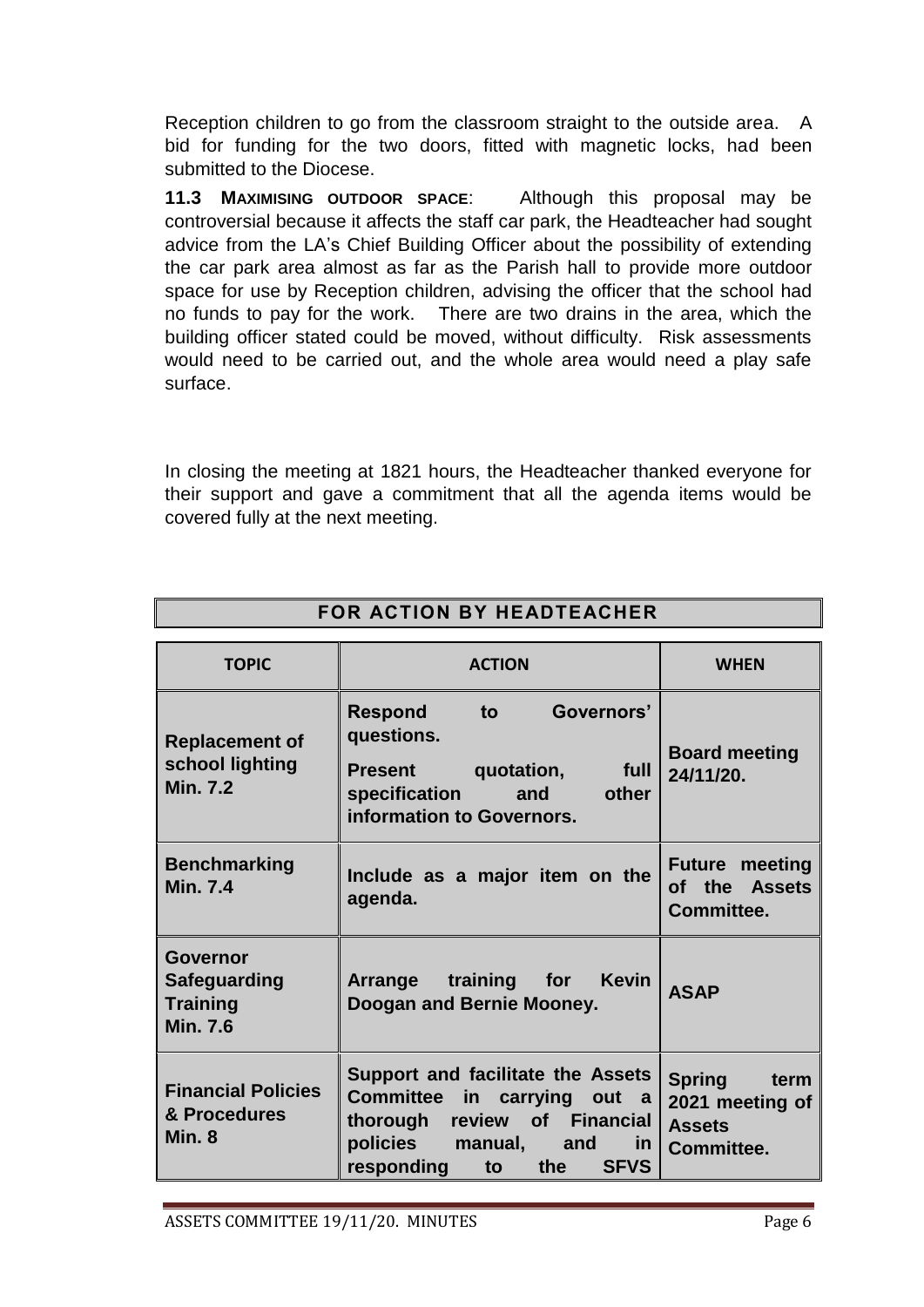|                           | questionnaire.                                                                                                                                                                           |                           |
|---------------------------|------------------------------------------------------------------------------------------------------------------------------------------------------------------------------------------|---------------------------|
| issues.<br><b>Min. 11</b> | Other business -   Update the Assets Committee on   Ongoing,<br>Building/structural the three proposals relating to and<br>changes to the building and progress<br>external environment. | as<br>when<br>is<br>made. |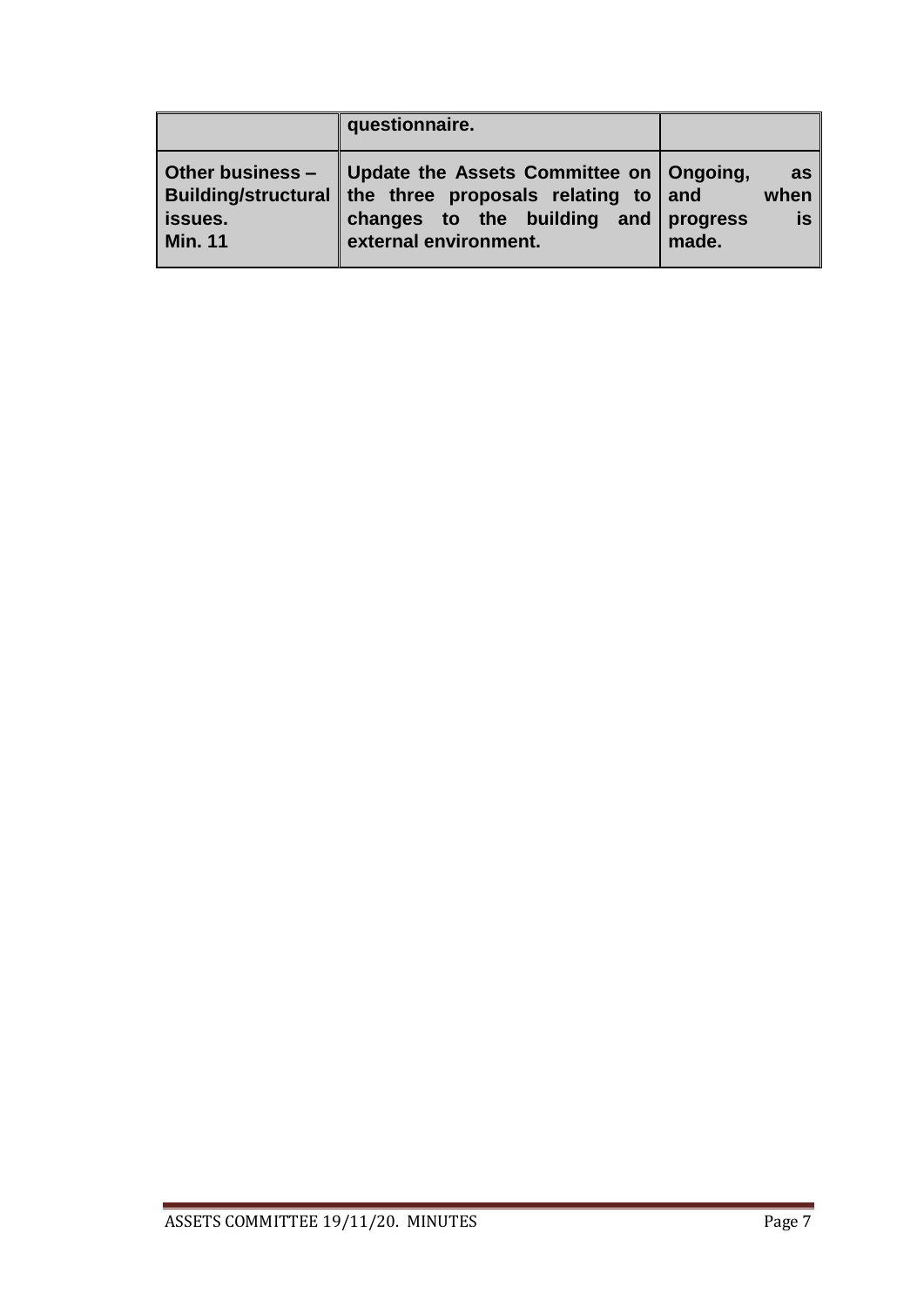# **ST ALBAN'S CATHOLIC PRIMARY SCHOOL ASSETS COMMITTEE: 19 NOVEMBER 2020**

## **LA BURSAR'S COMMENTARY**

| <b>HEADING</b> | <b>COMMENT</b>                                                                                                                                                                                                                                                             |
|----------------|----------------------------------------------------------------------------------------------------------------------------------------------------------------------------------------------------------------------------------------------------------------------------|
| <b>INCOME</b>  | Overall, income has increased by £12,346, made up of various<br>grants that were unknown at the start of the financial year.                                                                                                                                               |
|                | The future of the teachers' pay and pension grants were uncertain,<br>but from 2021/22 onwards these costs would be subsumed into the<br>DSG and no longer be shown separately.                                                                                            |
|                | Although there are fewer numbers on roll, the budget allocation will<br>increase overall by £70,000.                                                                                                                                                                       |
|                | Universal free school meal numbers are down considerably which<br>will reduce the pupil premium this year. To be realistic, the PP<br>budget for next year has been reduced accordingly.                                                                                   |
|                | There had been uncertainty about the continuation of the DfE<br>Sports/PE grant, but it has been assured for this academic year.<br>The income has been offset by spending shown in the Expenditure<br>section.                                                            |
|                | The school has been awarded catch up funding totalling £18,167,<br>[based on 386 pupils at £80 per pupil] paid in three tranches, with a<br>final tranche of £12,510 in the next financial year.                                                                           |
|                | Schools are allowed to reclaim from the DfE additional expenditure<br>incurred in the Summer term as a result of Covid-19. This school<br>has been reimbursed £10,320, for additional cleaning costs, PPE,<br>sanitisers, dispensers etc.                                  |
|                | The indicative figure for the Pupil Premium was in the region of<br>£145,000, £150,860 has been received, without taking account of<br>additional Children Looked After                                                                                                    |
|                | Income includes £222 - parental contributions for trips and PTA<br>contributions.                                                                                                                                                                                          |
|                | Parents are tending to send their children to school with packed<br>lunches; reducing considerably the number of hot meals provided by<br>Edsential. This is the worst case scenario, the numbers might pick<br>up in the winter months, and will be reviewed at period 9. |
|                | Whereas in the past, before and after clubs have been full with<br>waiting lists, the numbers attending now are down. [Please see<br>Headteacher's comments in main minutes.]                                                                                              |
|                | Recharges: SEN units. Budget £28,340. Income to date £10,900,                                                                                                                                                                                                              |